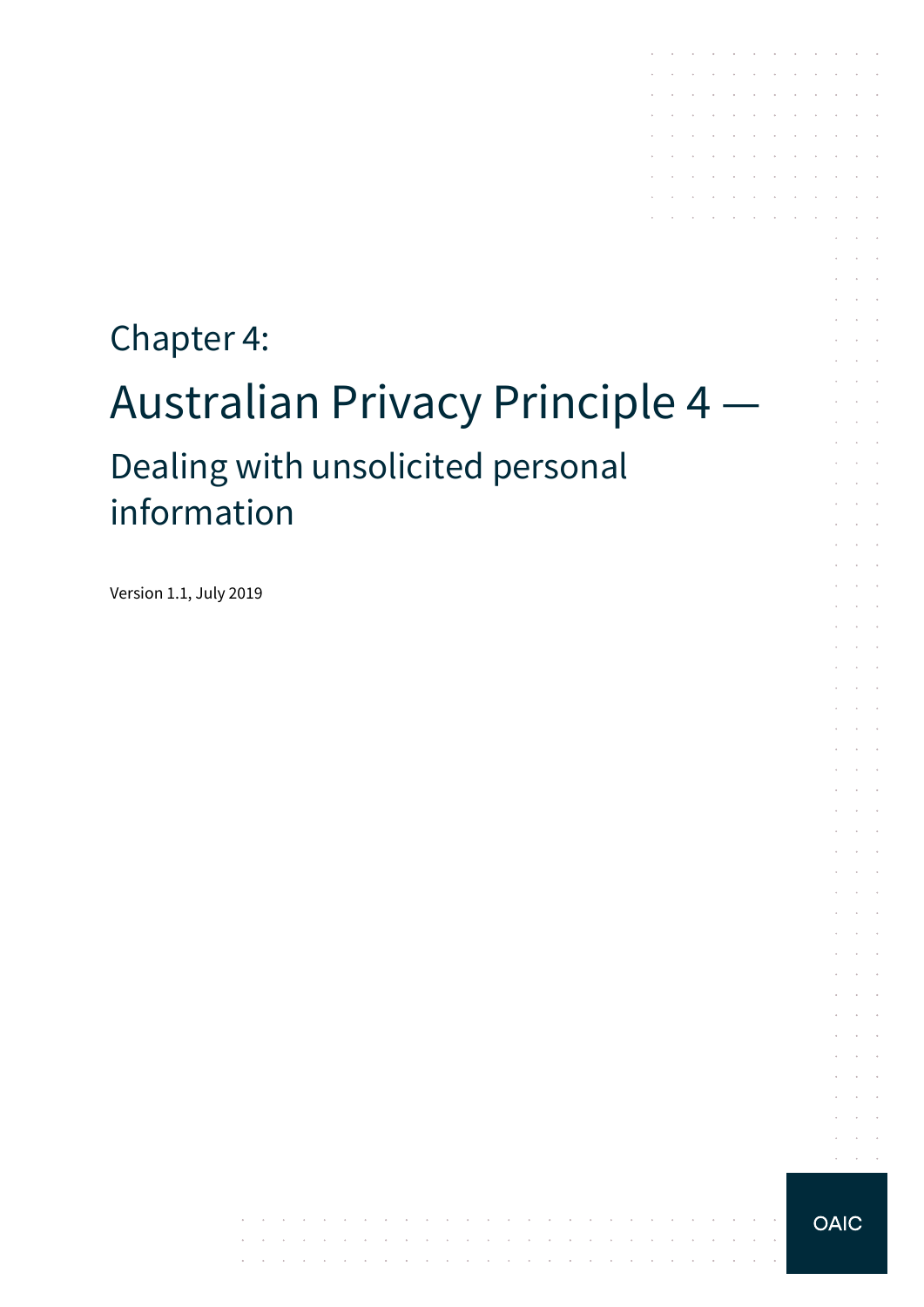### **Contents**

| <b>Key points</b>                                                                                                                 | 3 |
|-----------------------------------------------------------------------------------------------------------------------------------|---|
| What does APP 4 say?                                                                                                              | 3 |
| 'Unsolicited' personal information                                                                                                | 4 |
| Determining whether unsolicited personal information could have been collected<br>under APP 3                                     | 5 |
| Dealing with unsolicited personal information that could not have been collected<br>under APP 3                                   | 5 |
| Unsolicited personal information received by an agency                                                                            | 5 |
| Unsolicited personal information received by an organisation                                                                      | 6 |
| Dealing with unsolicited personal information that could have been collected under<br>APP 3, or is not destroyed or de-identified | 7 |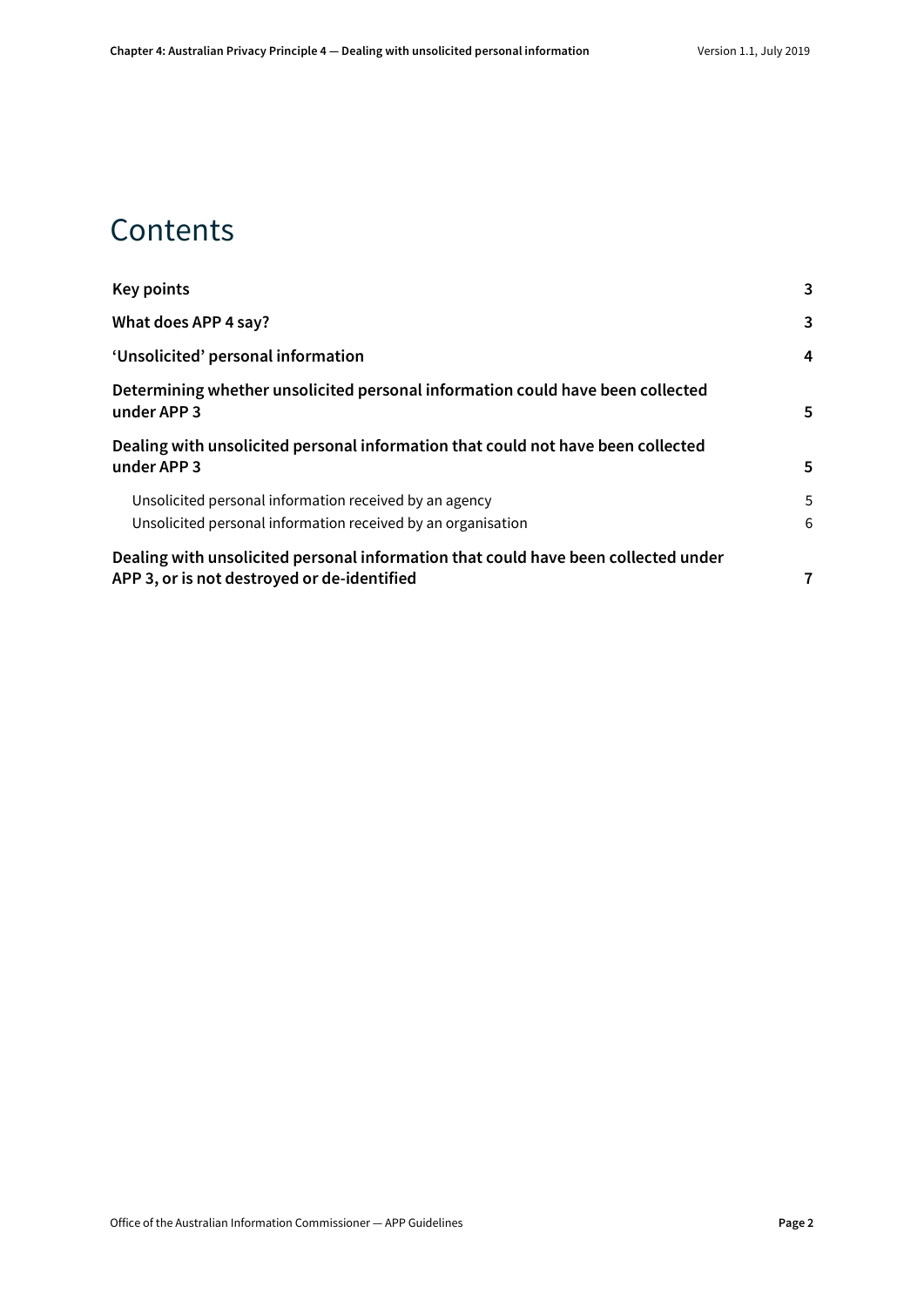# <span id="page-2-0"></span>**Key points**

- APP 4 outlines the steps an APP entity must take if it receives unsolicited personal information.
- Unsolicited personal information is personal information received by an APP entity where the entity has taken no active steps to collect the information.
- If an APP entity receives unsolicited personal information, it must decide whether it could have collected the information under APP 3 (collection of solicited personal information).
- If the entity determines it could not have collected the personal information under APP 3, different rules apply according to whether or not the information is contained in a 'Commonwealth record'.
- If the unsolicited personal information is contained in a Commonwealth record, APP 4 does not require it to be destroyed or de-identified.
- Other unsolicited personal information that could not have been collected under APP 3, must be destroyed or de-identified as soon as practicable if it is lawful and reasonable to do so.
- If an APP entity is not required to destroy or de-identify the unsolicited personal information under APP 4, the entity may retain the personal information but must deal with it in accordance with APPs 5–13.

### <span id="page-2-1"></span>**What does APP 4 say?**

- 4.1 APP 4 outlines the steps an APP entity must take if it receives unsolicited personal information. Unsolicited personal information is personal information received by an entity that has not been requested by that entity.
- 4.2 An APP entity that receives unsolicited personal information must decide whether or not it could have collected the information under APP 3, and:
	- if the entity could not have collected the personal information and the information is not contained in a Commonwealth record — the entity must destroy or de-identify the information as soon as practicable, if it is lawful and reasonable to do so (APP 4.3), or
	- if the entity could have collected the personal information under APP 3, or the information is contained in a Commonwealth record, or the entity is not required to destroy or de-identify the information under APP 4.3 because it would be unlawful or unreasonable to do so — the entity may keep the information but must deal with it in accordance with APPs 5–13. See Chapter B (Key concepts) for more information about Commonwealth records
- 4.3 In effect, APP 4 requires an APP entity to consider the following issues:
	- Has the entity received unsolicited personal information?
	- Could the entity have collected that personal information under APP 3?
	- If the entity is an agency or a 'contracted service provider', is the personal information contained in a Commonwealth record?
	- Should unsolicited personal information held by the entity be destroyed or de-identified, or should it be retained and dealt with in accordance with APP 5–13?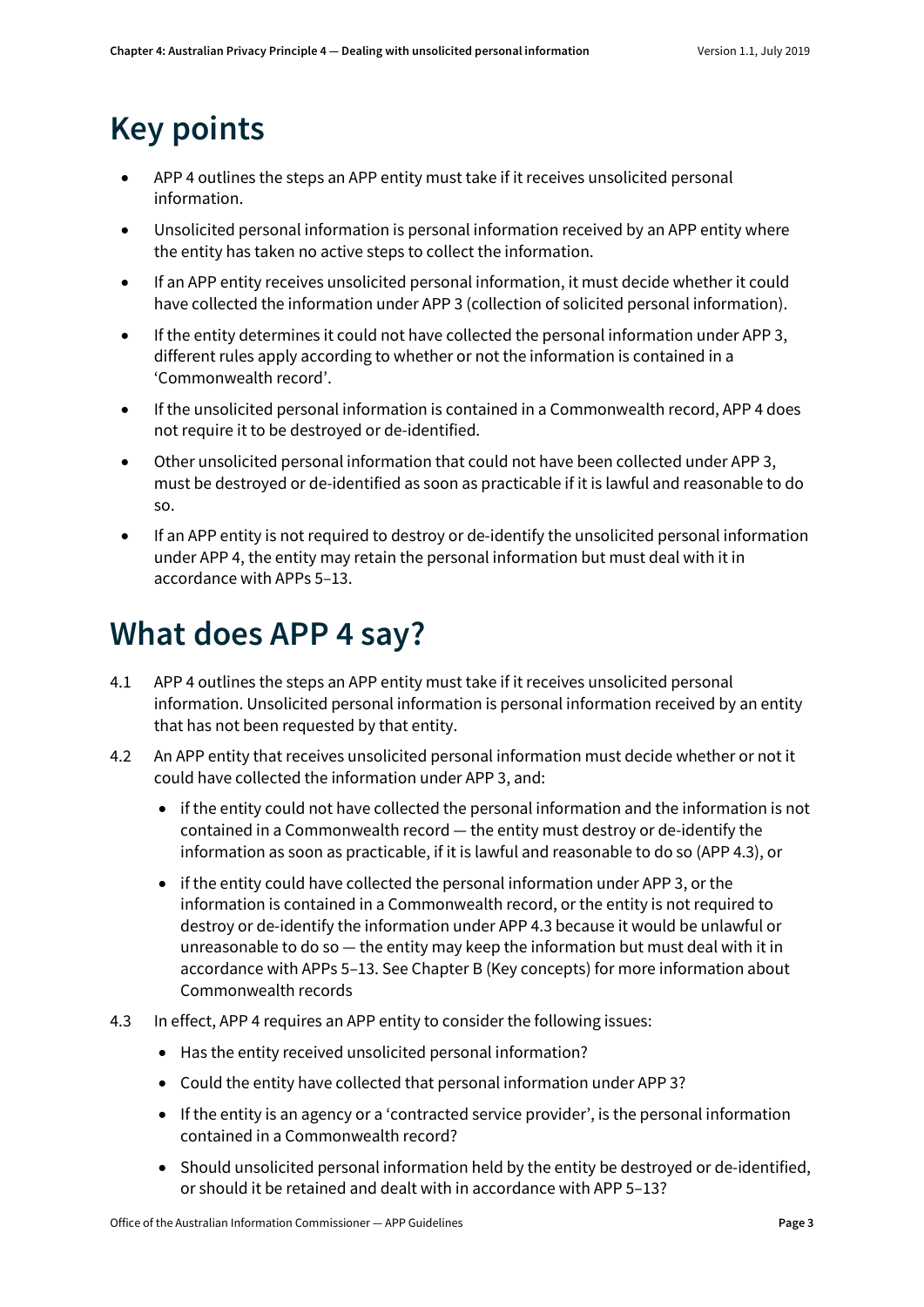4.4 The objective of APP 4 is to ensure that personal information that is received by an APP entity is afforded appropriate privacy protection, even where the entity has not solicited the personal information.

# <span id="page-3-0"></span>**'Unsolicited' personal information**

- 4.5 All personal information received by an APP entity is either solicited or unsolicited personal information. Section 6(1) defines 'solicit' but does not define 'unsolicited'. Therefore, personal information received by an entity that does not fall within the definition of 'solicited' is unsolicited personal information.
- 4.6 The term 'solicit' is discussed in Chapter 3 (APP 3), including examples of solicited personal information collected by APP entities. An APP entity solicits personal information if it requests another agency, organisation, individual or small business operator to provide the personal information, or to provide a kind of information in which that personal information is included. A 'request' is an active step taken by an entity to collect information, and may not involve direct communication between the entity and an individual.
- 4.7 Applying that definition of 'solicit', unsolicited personal information is personal information that an APP entity receives but has taken no active steps to collect. Examples include:
	- misdirected mail received by an entity
	- correspondence to Ministers and Government departments from members of the community, or other unsolicited correspondence to an entity
	- a petition sent to an entity that contains names and addresses
	- an employment application sent to an entity on an individual's own initiative and not in response to an advertised vacancy
	- a promotional flyer containing personal information, sent to an entity by an individual promoting the individual's business or services.
- 4.8 As a general rule, personal information provided to an APP entity that is additional to the information that has been requested by the entity should be treated as unsolicited personal information. For example, if an individual completes an application form provided by an entity but attaches financial records that have not been requested by the entity, these should be treated as unsolicited personal information. The entity must determine whether it could have collected the personal information under APP 3 (APP 4.1), and deal with the unsolicited personal information as required by either APP 4.3 or 4.4 (see below).
- 4.9 In some instances, an APP entity may have difficulty deciding whether personal information it receives falls within the terms of the entity's request and is therefore solicited personal information. In such circumstances, an entity should focus on the nature of the additional personal information and the connection it has with the entity's request. Where it is unclear whether the information is solicited or unsolicited personal information, the entity should err on the side of caution and treat the personal information as unsolicited personal information.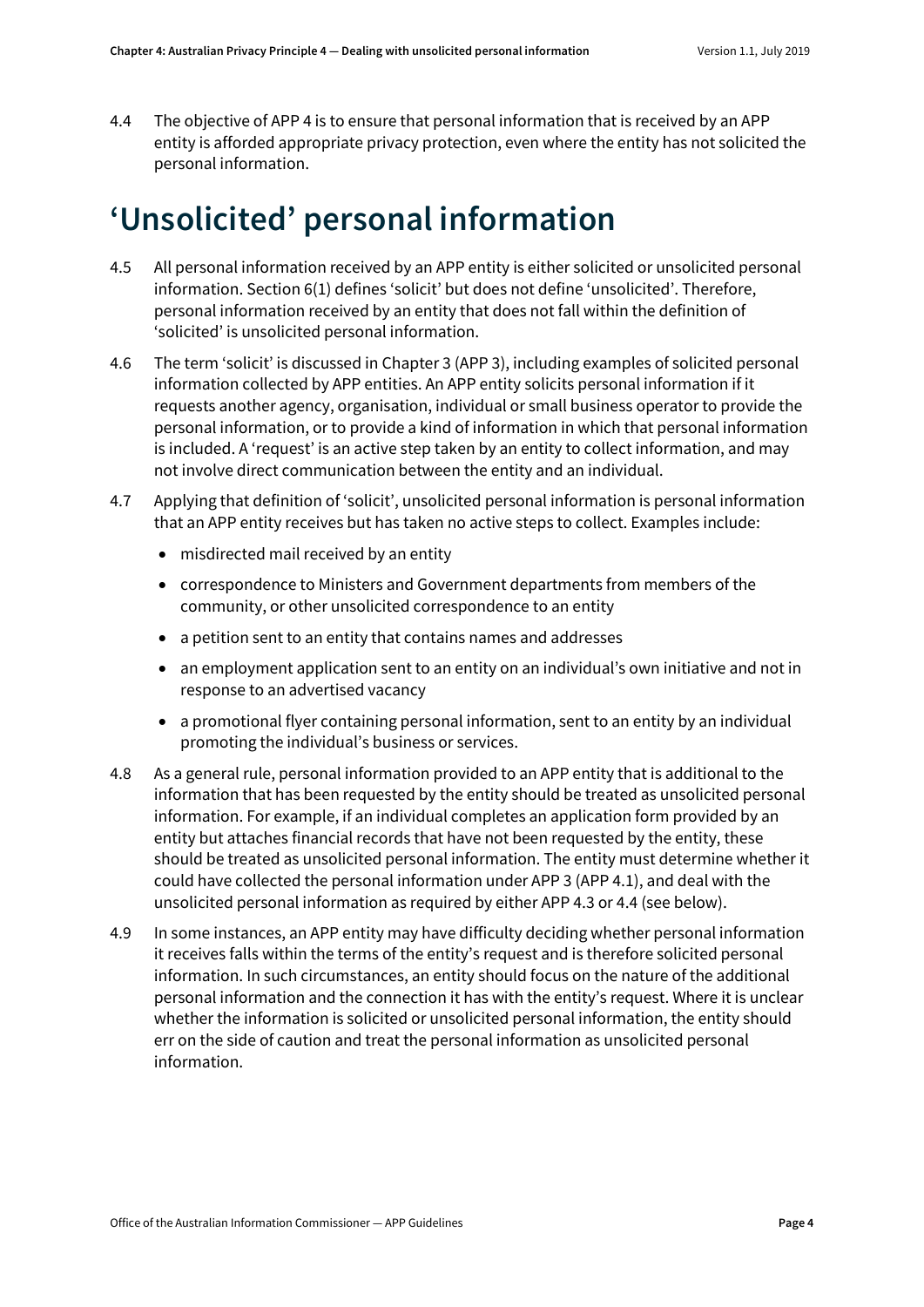### <span id="page-4-0"></span>**Determining whether unsolicited personal information could have been collected under APP 3**

- 4.10 An APP entity that receives unsolicited personal information must, 'within a reasonable period after receiving the information', decide whether the personal information could have been collected by the entity under APP 3 (APP 4.1).
- 4.11 The tests for deciding whether personal information can be collected by an APP entity are set out in APP 3 (see Chapter 3):
	- an agency may only collect personal information that is reasonably necessary for, or directly related to, one or more of its functions or activities (APP 3.1)
	- an organisation may only collect personal information that is reasonably necessary for one or more of its functions or activities (APP 3.2)
	- and, in addition to the above requirements, an APP entity may only collect sensitive information if the individual consents to the sensitive information being collected, unless an exception applies (APP 3.3).
- 4.12 What is a 'reasonable period' for deciding whether unsolicited personal information could have been collected under APP 3 will depend on the circumstances of the particular case. The APP entity may undertake internal processes before making this decision, but should do so promptly.
- 4.13 APP 4.2 permits an APP entity to use or disclose the unsolicited personal information (for example, in internal discussions) for the purpose of determining whether the personal information could have been collected under APP 3.

# <span id="page-4-1"></span>**Dealing with unsolicited personal information that could not have been collected under APP 3**

4.14 If an APP entity receives unsolicited personal information that it determines it could not have collected under APP 3, it has an obligation to destroy or de-identify the personal information as soon as practicable, unless it is contained in a 'Commonwealth record' or it is unlawful or unreasonable to do so (APP 4.3). In practice, this means that different rules apply to agencies and organisations when handling unsolicited personal information.

#### <span id="page-4-2"></span>**Unsolicited personal information received by an agency**

4.15 The term 'Commonwealth record' in s 6(1) has the same meaning as in s 3 of the Archives Act 1983 (the Archives Act) and is discussed in more detail in Chapter B (Key concepts).[1](#page-4-3) The

 $\overline{a}$ 

<span id="page-4-3"></span><sup>&</sup>lt;sup>1</sup> Archives Act 1983, s 3:

Commonwealth record means:

<sup>(</sup>a) a record that is the property of the Commonwealth or of a Commonwealth institution; or

<sup>(</sup>b) a record that is to be deemed to be a Commonwealth record by virtue of a regulation under subsection (6) or by virtue of section 22;

but does not include a record that is exempt material or is a register or guide maintained in accordance with Part VIII.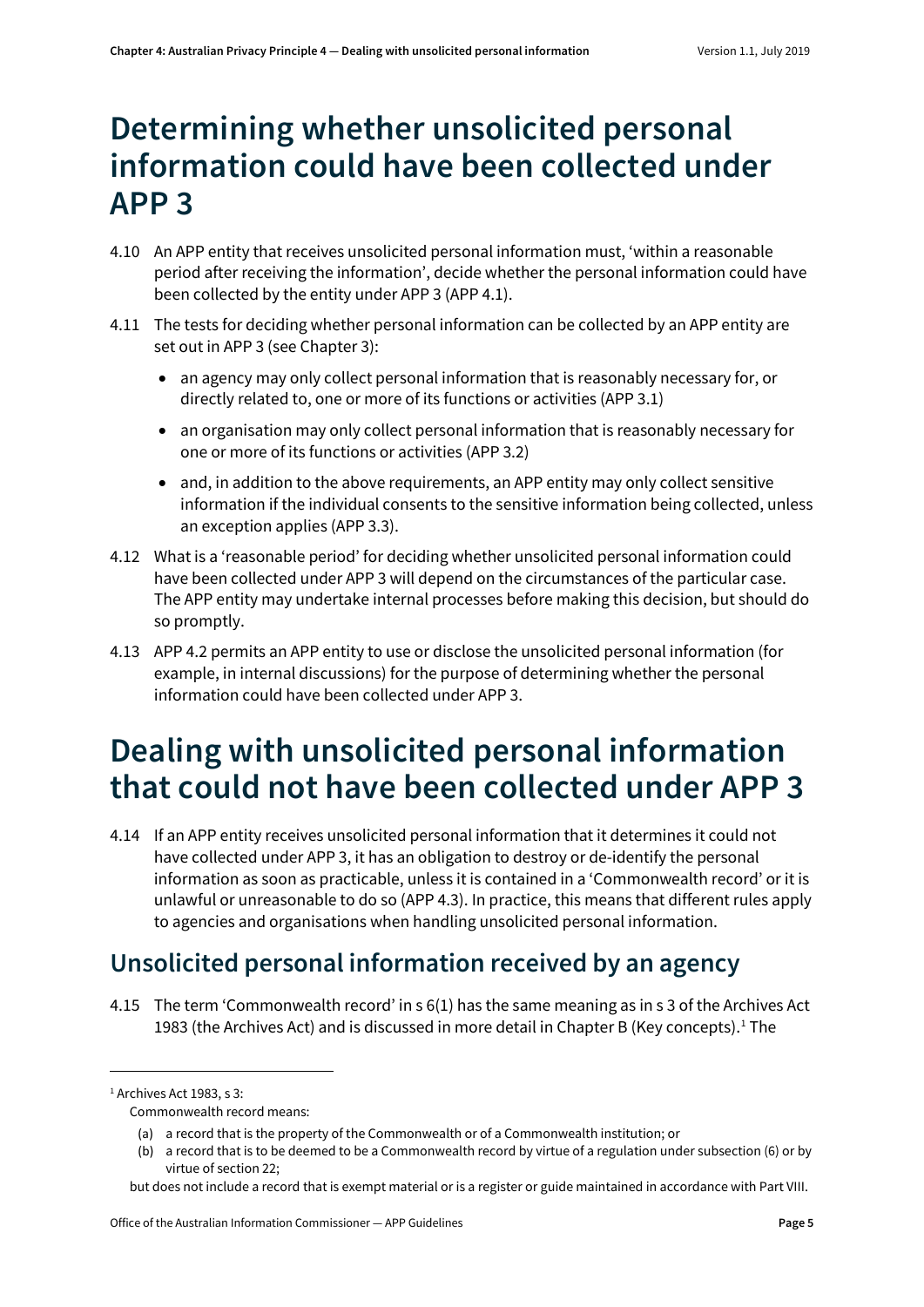term is likely to include all or most personal information received by agencies. It may also include personal information received by contracted service providers.

- 4.16 If the unsolicited personal information is contained in a Commonwealth record, the agency is not required to destroy or de-identify the personal information under APP 4.3, even if it determines that it could not have collected the information under APP 3. The agency will instead be required to comply with the provisions of the Archives Act in relation to the Commonwealth record.
- 4.17 A Commonwealth record can, as a general rule, only be destroyed or altered in accordance with s 24 of the Archives Act. The grounds on which this may be done include with the permission of the National Archives of Australia (as set out in a records disposal authority) or in accordance with 'normal administrative practice'. See Chapter B (Key concepts) for more information about Commonwealth records.
- 4.18 Unsolicited personal information held by an agency in a Commonwealth record must be dealt with in accordance with APPs 5–13 (APP 4.4) (see paragraphs [4.28](#page-6-1) t[o 4.30](#page-7-0) below).

#### <span id="page-5-0"></span>**Unsolicited personal information received by an organisation**

- 4.19 Unsolicited personal information received by an organisation, that could not have been collected under APP 3 must, as soon as practicable, be destroyed or de-identified if it is lawful and reasonable to do so (APP 4.3).
- 4.20 After an organisation has decided that the destruction or de-identification is lawful and reasonable, it should destroy or de-identify the personal information as promptly as practicable. In adopting a timetable that is 'practicable' an organisation can take technical and resource considerations into account. However, it is the responsibility of the organisation to be able to justify any delay in destroying or de-identifying the personal information.

#### Destruction or de-identification that is 'lawful'

- 4.21 The term 'lawful' is not defined in the Privacy Act. It is lawful for an organisation to destroy or de-identify unsolicited personal information if it is not unlawful to do so. That is, if the destruction or de-identification is not criminal, illegal or prohibited or proscribed by law. Unlawful activity does not include breach of a contract.
- 4.22 Examples of where destruction may not be lawful include:
	- a legislative provision in an Act or subordinate instrument requires an organisation to retain the personal information for a specified purpose — for example, for auditing, inspection or reporting purposes
	- a court, tribunal or body with legal power to issue binding orders, has made an order requiring the personal information to be retained for a specified purpose or period
- 4.23 As those examples illustrate, it is important that each organisation is aware of the legal rules or orders that may prevent it from destroying or de-identifying unsolicited personal information.

#### Destruction or de-identification that is 'reasonable'

4.24 Whether destruction or de-identification is reasonable is a question of fact in each individual case. It is an objective standard that has regard to how a reasonable person, who is properly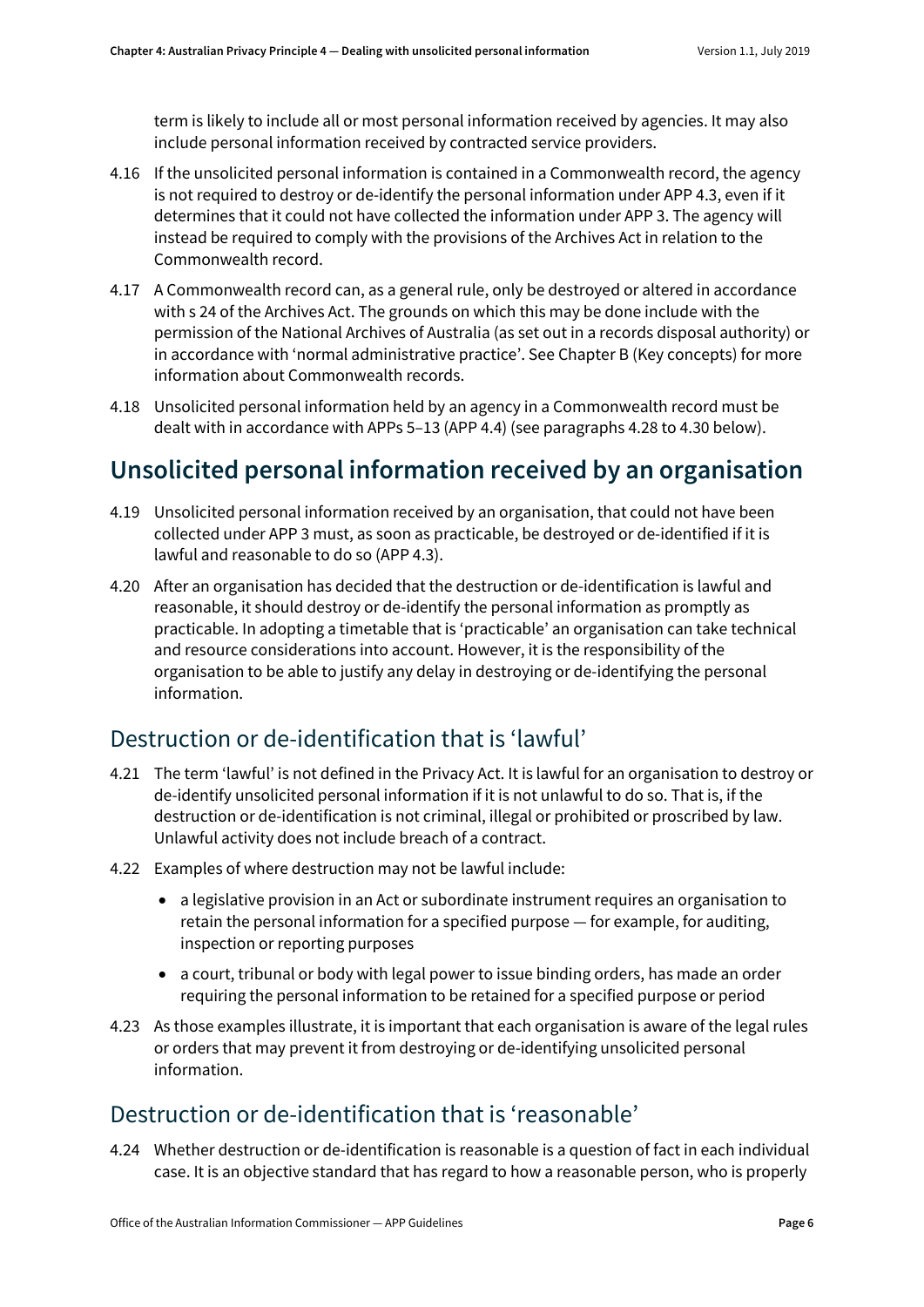informed, would be expected to act in the circumstances. It is the responsibility of the organisation to be able to justify that its conduct was reasonable.

- 4.25 Relevant considerations may include:
	- the amount and sensitivity of the personal information
	- whether the personal information is commingled with solicited personal information, and it would be impractical for the organisation to separate the personal information (see paragrap[h 4.26](#page-6-2) below for an example of where it may be practicable to separate solicited and unsolicited personal information)
	- whether a law enforcement authority has requested that the personal information be retained pending the completion of an investigation
	- whether the organisation has considered a range of options for destroying or deidentifying the personal information
	- whether the individual that the personal information is about has expressly requested the organisation to return the information to the individual, rather than destroying or deidentifying the information, and the organisation does not retain another copy of the personal information
	- where destruction or de-identification is unreasonable within a short timeframe, whether the destruction or de-identification task could be undertaken using a staged approach
	- the practicability, including time and cost involved. However, an organisation is not excused from destroying or de-identifying the personal information by reason only that it would be inconvenient, time-consuming or impose some cost to do so. Whether these factors make it unreasonable to destroy or de-identify the personal information will depend on whether the burden is excessive in all the circumstances
- <span id="page-6-2"></span>4.26 Those and other relevant considerations should be applied cautiously. Before deciding that it is reasonable to retain unsolicited personal information, an organisation should examine viable options for destroying or de-identifying it. For example, it may be practicable to transcribe or convert, and produce a new record of, solicited personal information that is commingled with unsolicited personal information. The original record containing the unsolicited personal information could then be destroyed or de-identified.
- 4.27 For further discussion of destroying and de-identifying personal information, see Chapter B (Key concepts) and Chapter 11 (APP 11).

### <span id="page-6-0"></span>**Dealing with unsolicited personal information that could have been collected under APP 3, or is not destroyed or de-identified**

<span id="page-6-1"></span>4.28 An APP entity may retain unsolicited personal information if the entity has determined that it could have collected the personal information under APP 3, or the personal information is contained in a Commonwealth record, or the entity is not required to destroy or de-identify the personal information under APP 4.3 because it would be unlawful or unreasonable to do so. The personal information must then be dealt with in accordance with APPs 5–13 (APP 4.4). This means, for example, that a notice of collection may be required (see Chapter 5